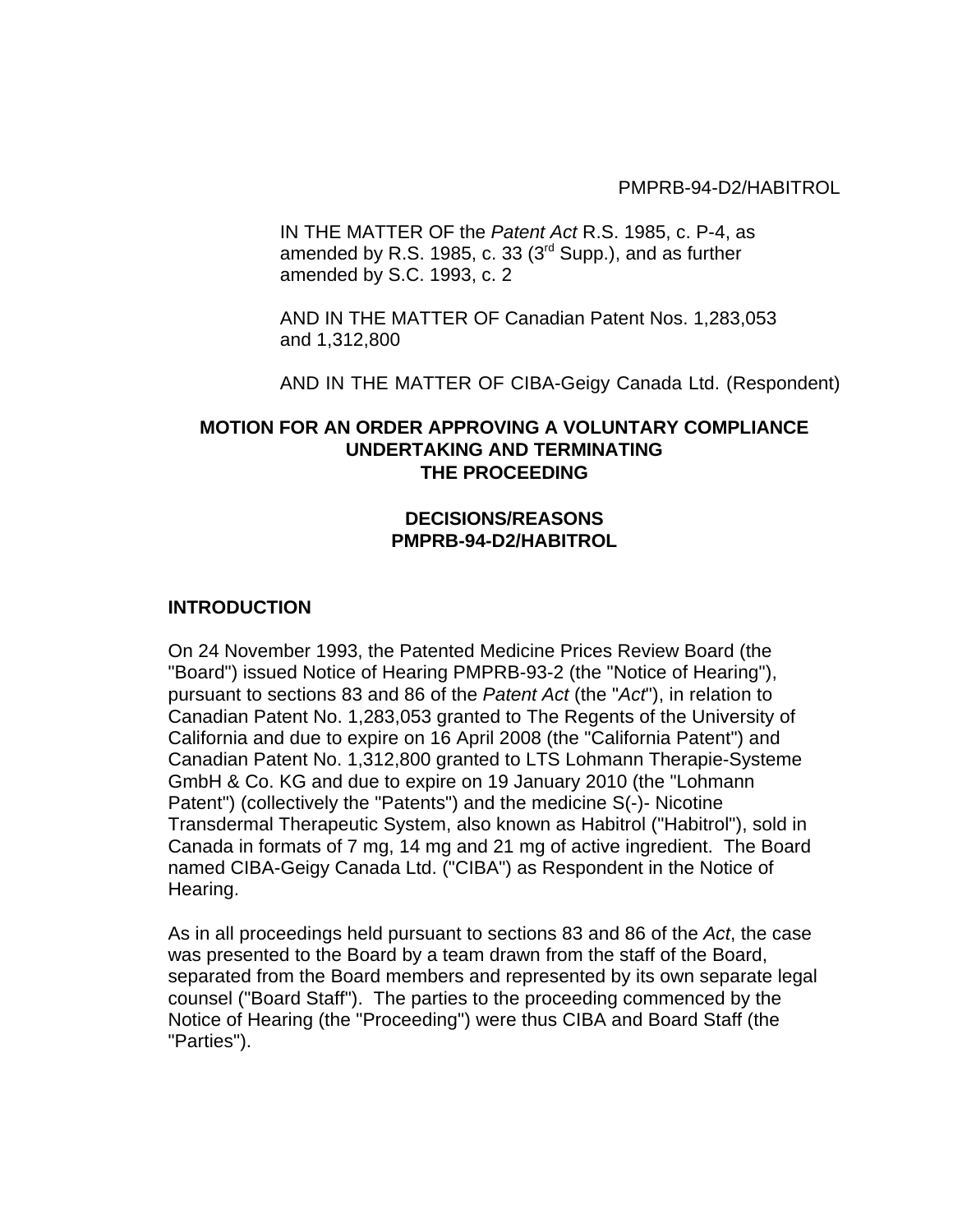The purpose of the Proceeding was to consider whether, under sections 83 and 85 of the *Act*, CIBA is selling or has sold Habitrol, while a patentee, in any market in Canada, beginning 18 September 1992, at a price that, in the Board's opinion, is or was excessive and, if so, what order, if any, should be made.

The Notice of Hearing scheduled a pre-hearing conference for 18 January 1994 (the "Pre-Hearing Conference") and a hearing on the merits for 2 March 1994. Following the Pre-Hearing Conference, the hearing was eventually rescheduled to commence on 18 October 1994 (the "Hearing"), in part due to an application for judicial review of the Board's Pre-Hearing Conference decision and a subsequent appeal launched by CIBA in the Federal Court of Canada. The Hearing was expected to last three weeks.

The Parties pre-filed with the Board, between 15 September and 7 October 1994, the affidavit evidence of each witness to be called at the Hearing, together with copies of the documents to be relied on by each such witness.

On 17 October 1994, Board Staff filed with the Board a Notice of Motion, returnable on 18 October 1994, for a Board order approving a Voluntary Compliance Undertaking (the "VCU") given by the Respondent with respect to the matters set out in the Notice of Hearing and terminating the Proceeding on the basis of such approval (the "Motion"). The Respondent filed a written consent to the proposed order.

On 18 October 1994, the Board heard both Parties on the Motion prior to the commencement of the Hearing. Following the hearing of the Motion, the Board approved the VCU and terminated the Proceeding, with reasons to follow. The Board's order to that effect (the "Order") was filed with the Federal Court of Canada on 19 October 1994 pursuant to section 99 of the *Act*.

# **THE LAW AND THE BOARD'S GUIDELINES, POLICIES AND PROCEDURES**

## **The** *Act*

Section 83 of the *Act* empowers the Board, where it finds that a patentee of an invention pertaining to a medicine is selling or has sold the medicine, while a patentee, in any market in Canada, at a price that, in the Board's opinion, is excessive, *inter alia*, to order the patentee:

- a) to cause the maximum price at which it sells the medicine in that market to be reduced to such level as the Board considers not to be excessive; and
- b) to offset the amount of the excess revenues estimated by the Board to have been derived by the patentee from the sale of the medicine at an excessive price by
	- (i) reducing the price at which the medicine is sold in any market in Canada for a specified period; and/or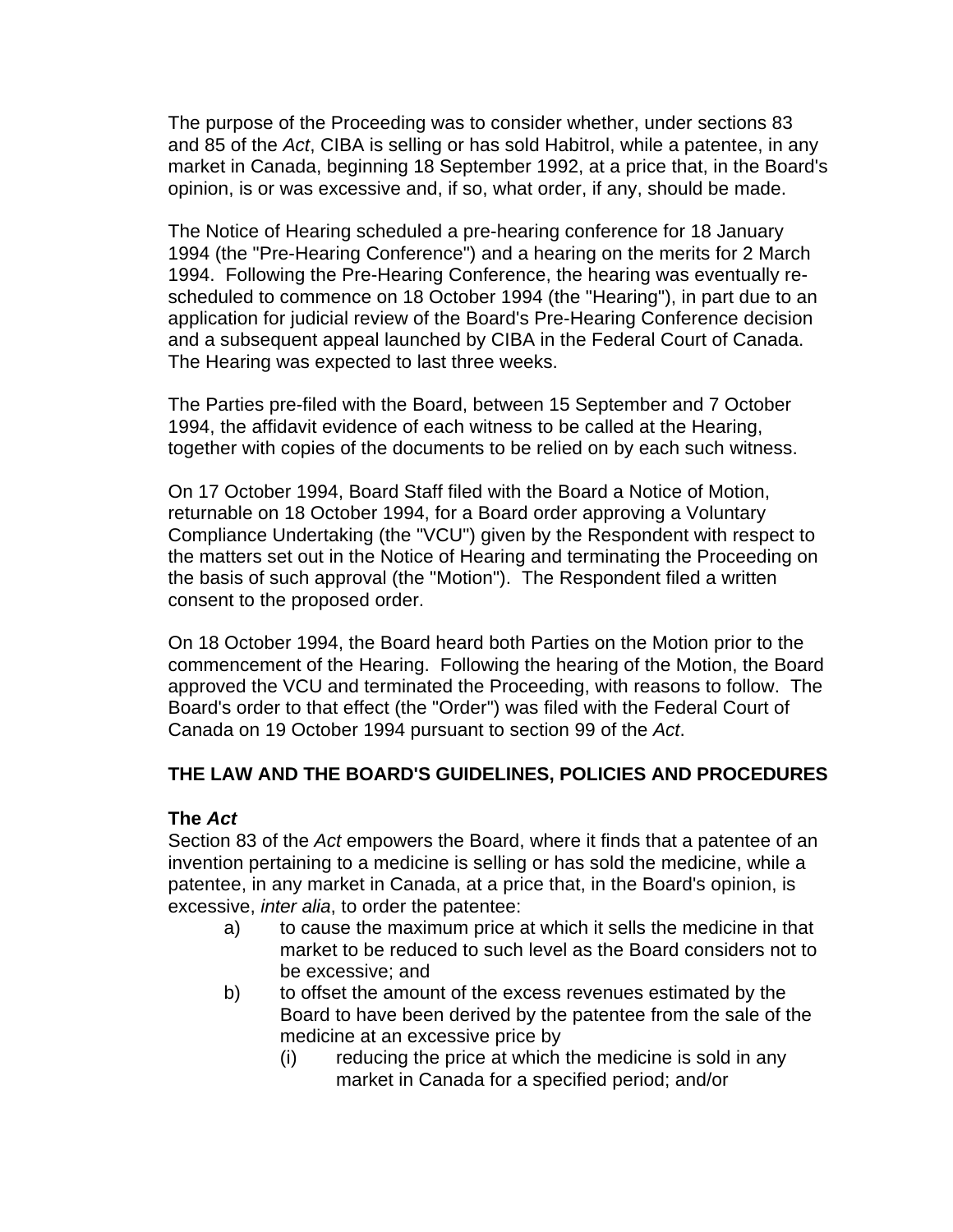(ii) paying to her Majesty in right of Canada an amount specified in the order.

Section 85 establishes the factors that the Board must take into consideration when determining whether a medicine is being sold or has been sold in any market in Canada at an excessive price. The factors relevant to the Proceeding are as follows:

- a) the prices at which the medicine has been sold in the relevant market;
- b) the prices of other medicines in the same therapeutic class in the relevant market;
- c) the prices of the medicine and of other medicines in the same therapeutic class in other countries; and
- d) changes in the Consumer Price Index.

Subsection 96(4) authorizes the Board, following consultation with the Minister responsible under the *Act* (the "Minister"), the provincial ministers responsible for health and representatives of the pharmaceutical industry and of consumer groups, to issue guidelines with respect to any matter within its jurisdiction, although such guidelines are not binding on the Board or on any patentee.

Subsection 97(1) requires that all proceedings before the Board be dealt with as informally and expeditiously as the circumstances and considerations of fairness permit.

# *Patented Medicines Regulations* **(the "***Regulations***")**

The *Regulations* were made pursuant to section 101 of the *Act*. They require patentees of inventions pertaining to medicines sold by them in any market in Canada to file with the Board, on an ongoing basis, *inter alia*, the sales, expense and pricing information with respect to such medicines, which provides the Board with the data necessary to discharge its statutory mandate.

## **Excessive Price Guidelines (the "Guidelines")**

In order to reduce uncertainty and attendant costs and to promote consistency, and as authorized by subsection 96(4) of the *Act*, the Board has developed the Guidelines, following consultation with the industry, the provinces and interested parties. The Guidelines establish criteria derived from the wording of the *Act* that assist patentees in establishing, in advance, prices that may be presumed not to be excessive and that outline the methodology and factors to be used by the Board in determining whether the price of a medicine may be found to be excessive at any time.

The Guidelines provide that a category 3 medicine, that is, a medicine which provides moderate, little or no therapeutic advantage over other comparable medicines, will be presumed to be excessive if it exceeds the prices of all medicines in the same therapeutic class. However, if for any reason a reliable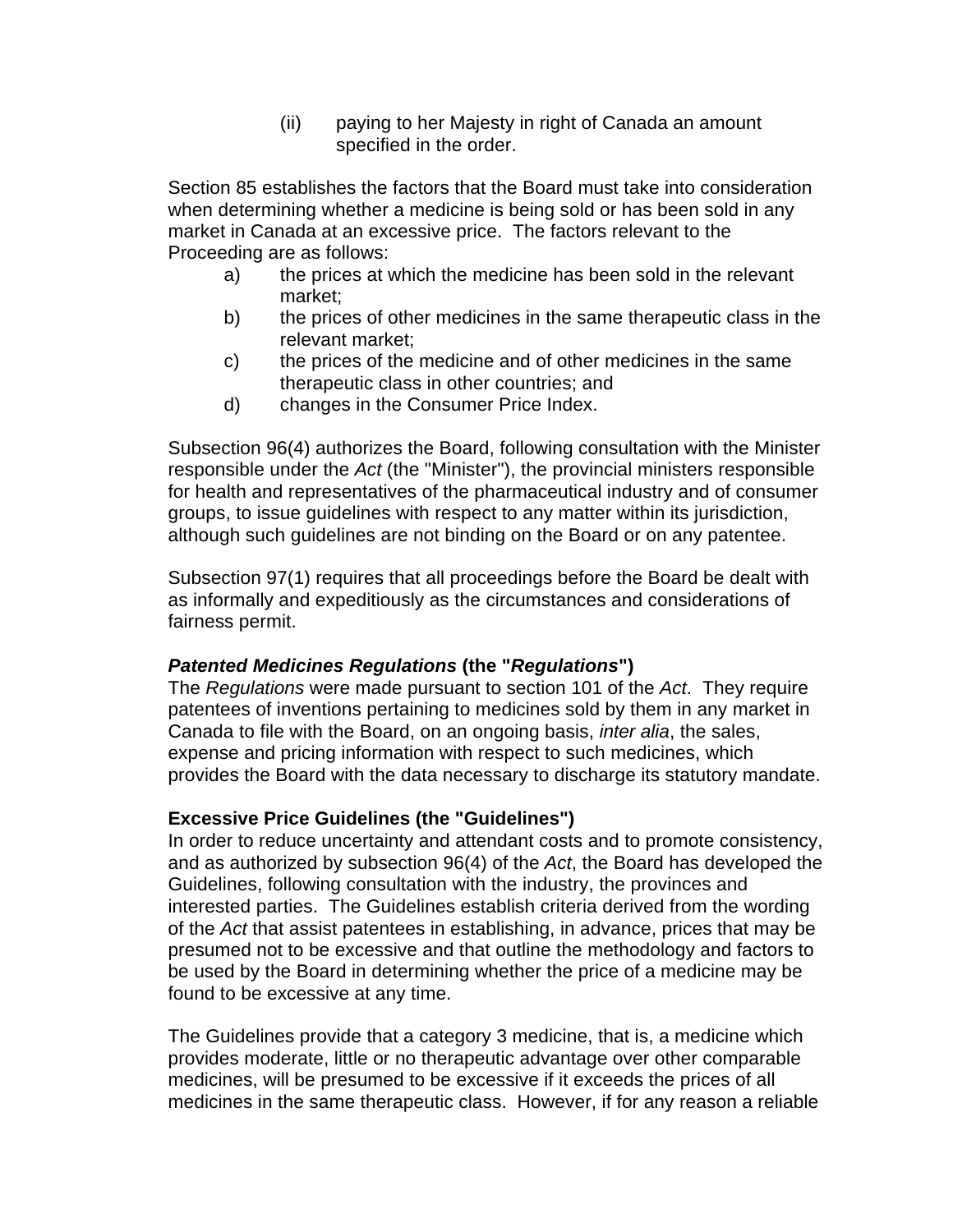therapeutic class comparison ("TCC") cannot be completed, the Board will conduct an international price comparison ("IPC") and the price of the medicine will be presumed to be excessive if it exceeds the median international price of the same medicine in the seven countries identified in the *Regulations*. The TCC requires the selection of comparable medicines with comparable dosage forms which in turn requires a determination of comparable dosage regimens for the medicines compared.

### **Human Drug Advisory Panel (the "HDAP")**

The HDAP was established by the Board, pursuant to the *Act* and the Guidelines, to provide, *inter alia*, recommendations to the Board with respect to the categorization of new drug products which determines the test to be used in ascertaining whether a new product is, or is not, excessively priced, the selection of comparable drug products and the selection of comparable dosage regimens for the purpose of conducting a TCC.

### **Compliance and Enforcement Policy**

The purpose of the Board's Compliance and Enforcement Policy found in the Board's Compendium of Guidelines, Policies and Procedures is to ensure that the prices of patented medicines are not excessive, in part by encouraging patentees to undertake voluntarily to adjust their price to a maximum nonexcessive level and to take other remedial action as may be appropriate at any time.

Voluntary compliance undertakings are central to the Board's enforcement policies. Paragraph 7 of the Compliance and Enforcement Policy emphasizes that a patentee may make a voluntary compliance undertaking to adjust its price and to take any other remedial action as may be appropriate at any time, including after a hearing has been initiated in a matter. Paragraph 7.3 adds that, in such a case, the voluntary compliance undertaking may be approved by the Board as a basis for terminating the proceeding following an opportunity for submissions by the parties.

Paragraph 7.5 of the Compliance and Enforcement Policy stresses that a voluntary compliance undertaking should be consistent with the Guidelines and policies of the Board and, where appropriate, should stipulate the means by which the patentee proposes to return to consumers the excess revenues earned during the period that the price of a medicine was outside the Guidelines.

Paragraph 7.7 provides that the proposal of a voluntary compliance undertaking does not constitute an admission by the patentee that the price of the drug concerned is, or was, excessive.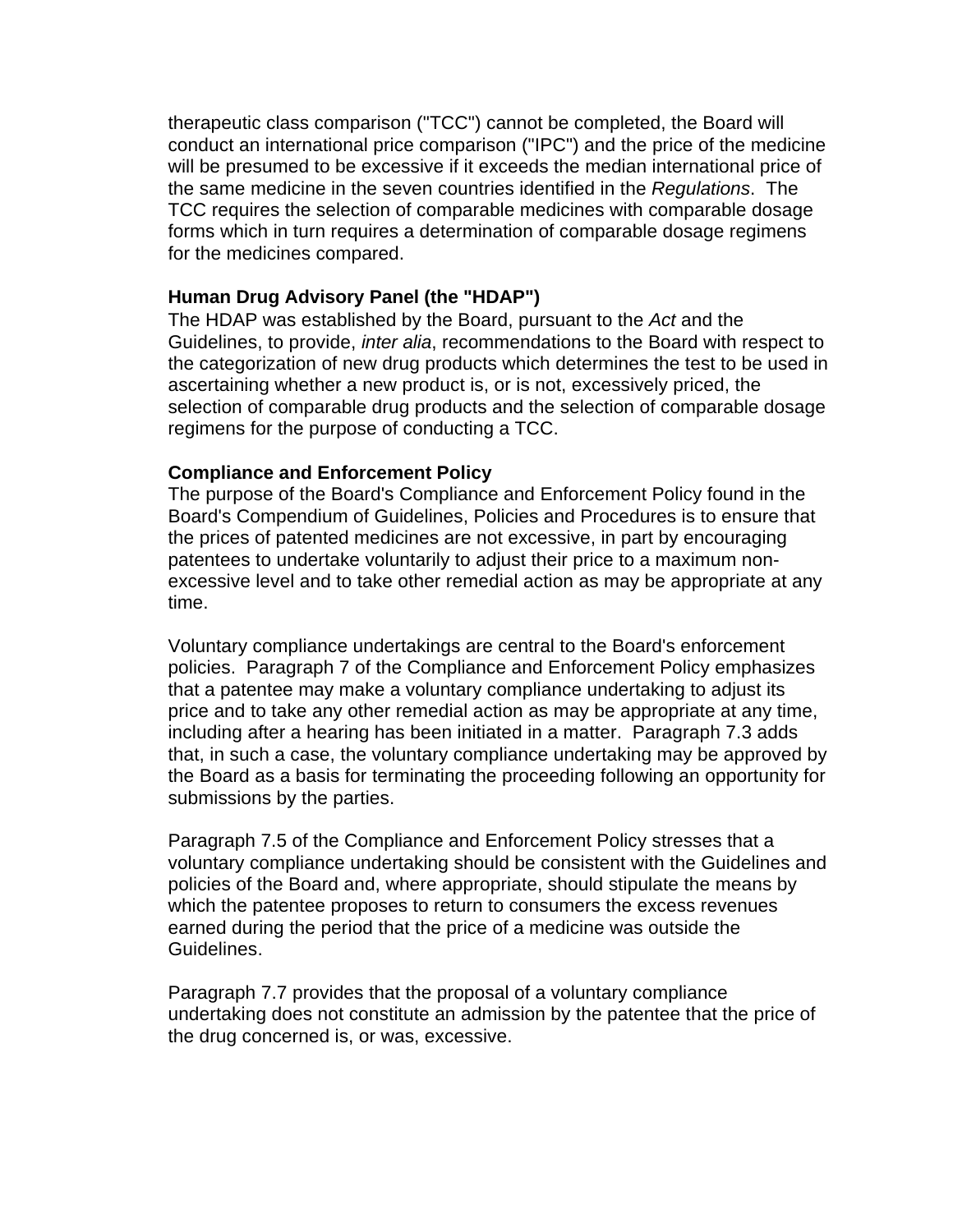#### **THE MATTERS IN ISSUE**

Several matters relating to establishing the Board's jurisdiction over the price of Habitrol under the *Act* for the relevant period and to the making of a finding of excessive pricing with respect to the sale of Habitrol in Canada by CIBA remained in issue between the Parties when their evidence was pre-filed.

The jurisdictional issues included the question of whether Habitrol was an invention pertaining to a medicine and whether the Patents that might pertain to Habitrol disclosed an invention pertaining to a medicine under subsection 79(2) of the *Act*. They also included whether CIBA was a patentee within the meaning of subsection 79(1) of the *Act* for the period during which excessive pricing was alleged by Board Staff. Subsection 79(1) defines a "patentee", in respect of an invention pertaining to a medicine as, in part, the person for the time being entitled to the benefit of the patent for that invention, including any other person entitled to exercise any rights in relation to that patent. CIBA denied being a patentee under the California Patent at any time. While CIBA acknowledged being a patentee under the Lohmann Patent beginning 19 January 1993, it claimed to have ceased being such a patentee on 10 September 1993, the date on which the Lohmann Patent was dedicated to the public. It was therefore CIBA's position that the Board's jurisdiction over the price of Habitrol was limited, at most, to the period 19 January 1993 to 10 September 1993.

The pricing issues revolved around the appropriate test and the appropriate components of such test to be applied to determine whether Habitrol was and/or is excessively priced. The Parties disagreed, *inter alia*, on whether Habitrol was a category 2 or category 3 new medicine under the Guidelines, on whether a TCC test should be used in preference to an IPC test to establish whether Habitrol was excessively priced and, should a TCC test be relied upon, the comparator(s) and the dosage regimen(s) to be used in conducting the test. More particularly, CIBA contested Board Staff's submission that Nicorette, a nicotine polacrilex gum already on the Canadian market in a 2 mg and 4 mg format at the time CIBA began its sales of Habitrol in Canada, should be considered as a comparator to Habitrol and not Nicoderm, Nicotrol or Prostep, all of which are unpatented transdermal nicotine patches the prices of which were not reviewed by the Board, and which have been marketed in Canada, beginning either at approximately the same time or after Habitrol was marketed in Canada by CIBA. CIBA also contested the appropriateness of the dosage regimen for Nicorette recommended to Board Staff by the HDAP. CIBA filed extensive scientific evidence in support of its position on the matter.

Board Staff, although it recommended to the Board reliance on an IPC test as the preferred mechanism in making a finding of excessive pricing in the circumstances of the case, nevertheless calculated how a finding of excessive pricing based on a TCC test could be made in the alternative.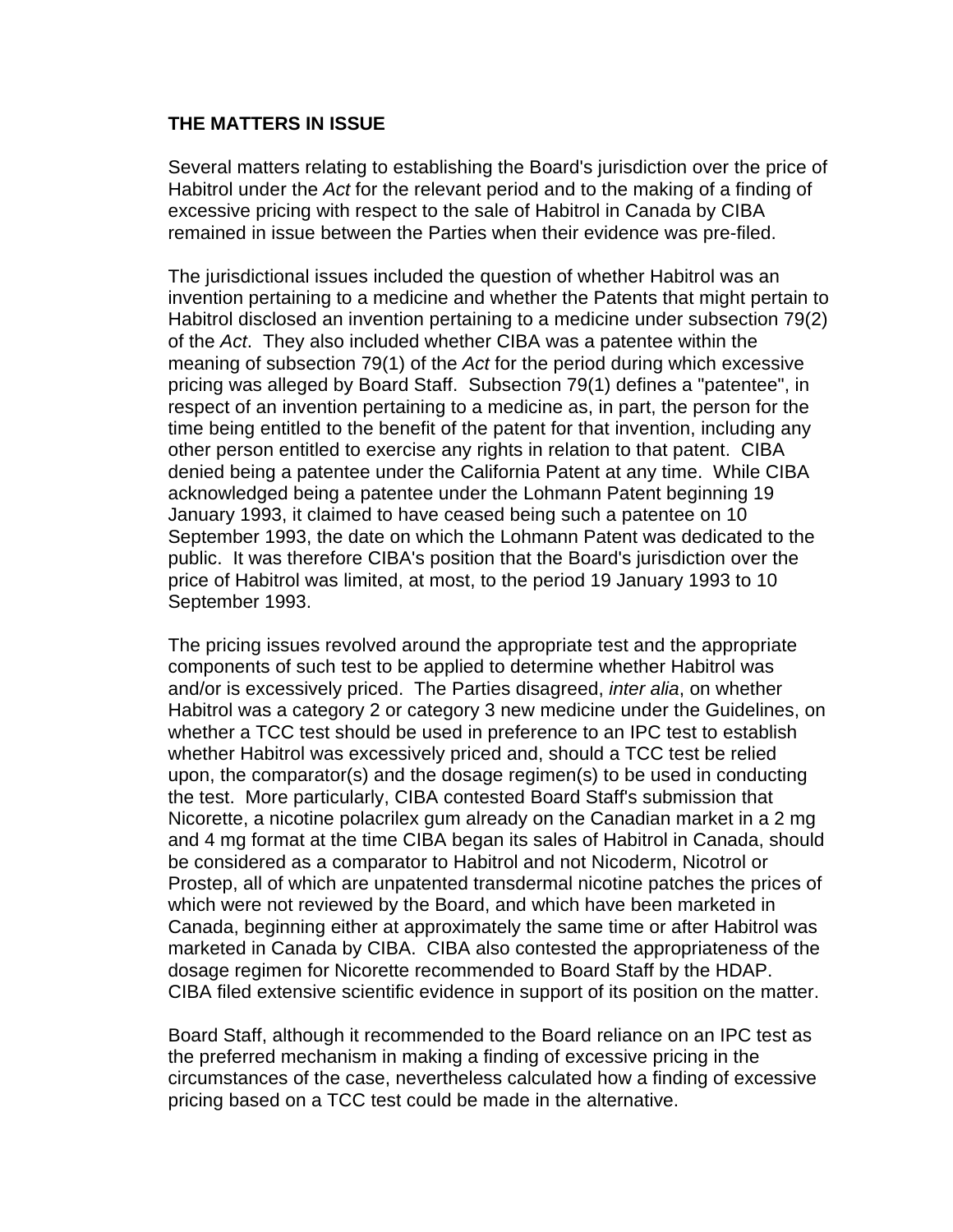The comparator(s) used, the test applied and the dosage regimen adopted in determining whether a medicine is, and if it is, to what extent it is, excessively priced yield significantly different results. Furthermore, the period during which sales of Habitrol may have been made at an excessive price by CIBA as a patentee also has a significant impact on the revenues taken into consideration in any Board order under section 83 of the *Act*.

The initial price at which Habitrol was sold in 1992 was \$3.71 per patch. Habitrol is currently sold by CIBA at \$3.46 for the 7 mg patch, \$3.59 for the 14 mg patch and \$3.62 for the 21 mg patch.

# **THE VOLUNTARY COMPLIANCE UNDERTAKING**

The VCU approved by the Board consists of two main elements: (1) an undertaking by CIBA to reduce the prices at which Habitrol is sold, effective on 1 January 1995, so that, effective on that date, the prices at which Habitrol is sold in Canada do not exceed \$3.16 for the 7 mg patch, \$3.28 for the 14 mg patch and \$3.31 for the 21 mg patch, and to maintain the price of Habitrol within the Board's Guidelines as amended from time to time during the period in which the VCU is in effect, and (2) an undertaking by CIBA to pay to Her Majesty in right of Canada, within one month of the date of a Board order approving the VCU, \$2,950,000.00 and, no later than 31 January 1997, a further \$651,595.00 plus the amount of revenues received by CIBA from prices for Habitrol above the Guidelines for the period 1 July to 31 December 1994, unless the latter two amounts are offset by CIBA selling Habitrol during the period 1 January 1995 and 31 December 1996 at prices set below the maximum prices to come into effect on 1 January 1995.

In the VCU, CIBA also undertook to abide by the provisions of the *Act* and of the *Regulations* applicable to a patentee during the period in which the VCU is in effect. In particular, CIBA undertook to continue to file the price and sales information with regard to Habitrol required of patentees by the *Regulations*.

The VCU is to remain in effect until the later of 19 January 2010 or such other date as any Canadian patent pertaining to Habitrol expires.

The VCU provides expressly that it constitutes no admission by CIBA that the prices of Habitrol are or were excessive.

# **THE SUBMISSIONS OF BOARD STAFF**

Board Staff submitted that the VCU is responsive to the Notice of Hearing and in conformity with the objectives of the *Act*. In its view, the VCU respects the Board's Guidelines and policies and, although clearly a compromise, is a compromise which constitutes, in the circumstances of the case, a reasonable,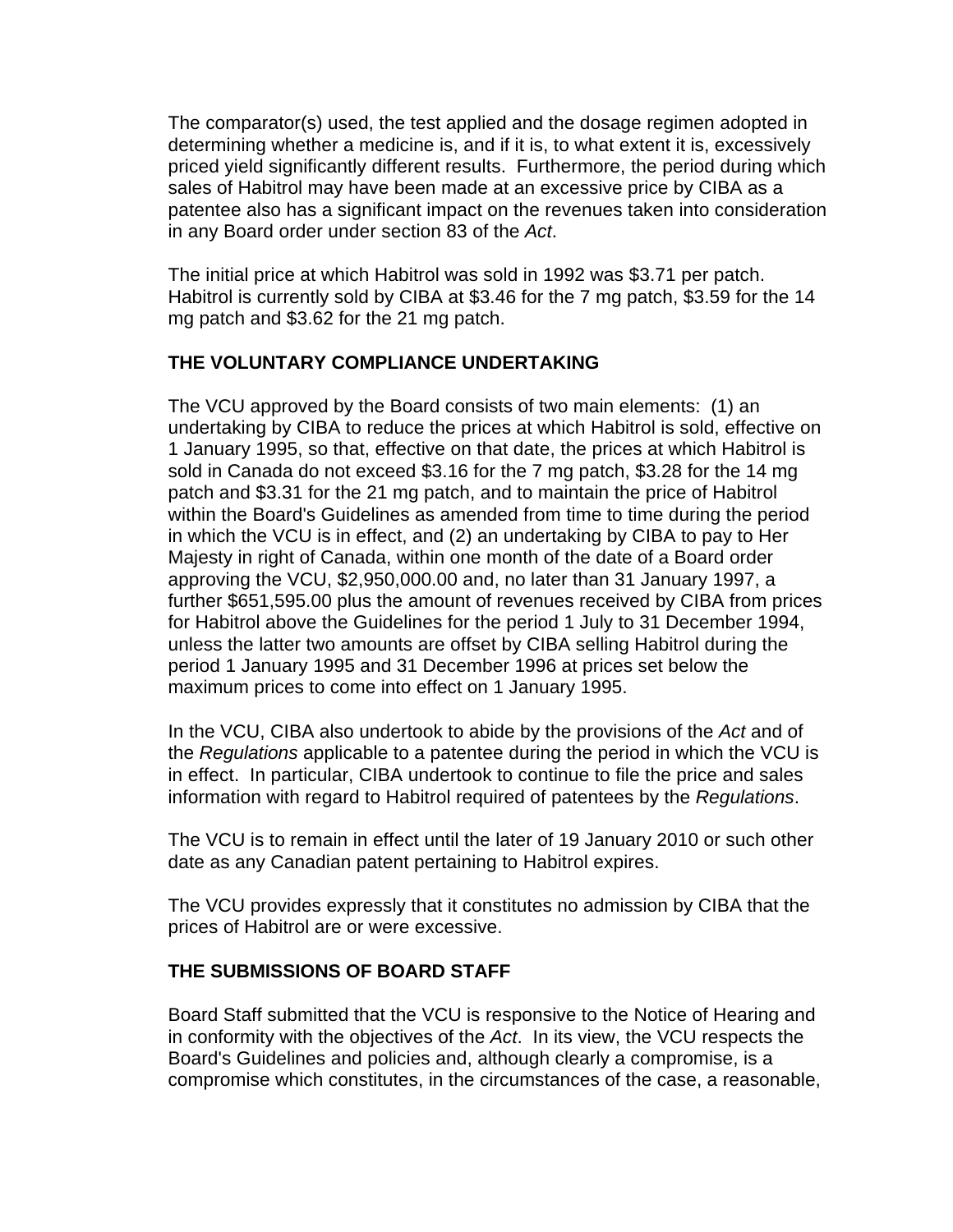fair and efficient resolution of the matter before the Board. It is therefore in the public interest.

Specifically, Board Staff also submitted that the VCU addresses the two categories of possible orders set out in the Notice of Hearing: a reduction of the price of Habitrol in the future and a remedial order in the form of a repayment of excessive revenues earned in the past. Board Staff also submitted that the VCU meets the two principal mandates of the Board under the *Act*: the duty to ensure that patented medicines are not sold at excessive prices and the responsibility to require that excessive revenues earned from the sale of patented medicines are returned to the public. In Board Staff's view, the VCU meets as well the express requirement in the *Act* that proceedings before the Board be dealt with informally and expeditiously by providing a reasonable basis for achieving a settlement of the matter before the Board and avoiding a costly hearing on the merits and a potentially protracted final resolution of any disputed issue.

Board Staff submitted further that, for the following reasons, the VCU respects the Board's Guidelines and enforcement policies:

- (a) the VCU respects the requirement that future pricing and past revenues both be addressed in any voluntary compliance undertaking;
- (b) the VCU is based on a TCC test in accordance with the Guidelines;
- (c) Nicorette was used as the comparator in conducting the TCC test which was used in arriving at the VCU, as recommended by the HDAP and Board Staff;
- (d) the consensus reached by the Parties for the purposes of settlement regarding the dosage regimen used to arrive at a cost per course of treatment and a cost per day in conducting the TCC test for the VCU is based on the recommendation of the Board's HDAP;
- (e) reliance on the TCC test was one of the alternatives recommended by Board Staff, in accordance with the Guidelines; and
- (f) voluntary compliance forms a very important element of the Board's policies, as evidenced by the reference, at paragraph 17 of the Notice of Hearing, that the Respondent had not provided, as of that date, a voluntary compliance undertaking which conforms to the Guidelines, and by paragraph 1.1 of the Compliance and Enforcement Policy which states:

"The purpose of this policy is to ensure that the prices of patented medicines are not excessive by encouraging and facilitating voluntary compliance by pharmaceutical patentees with the Act".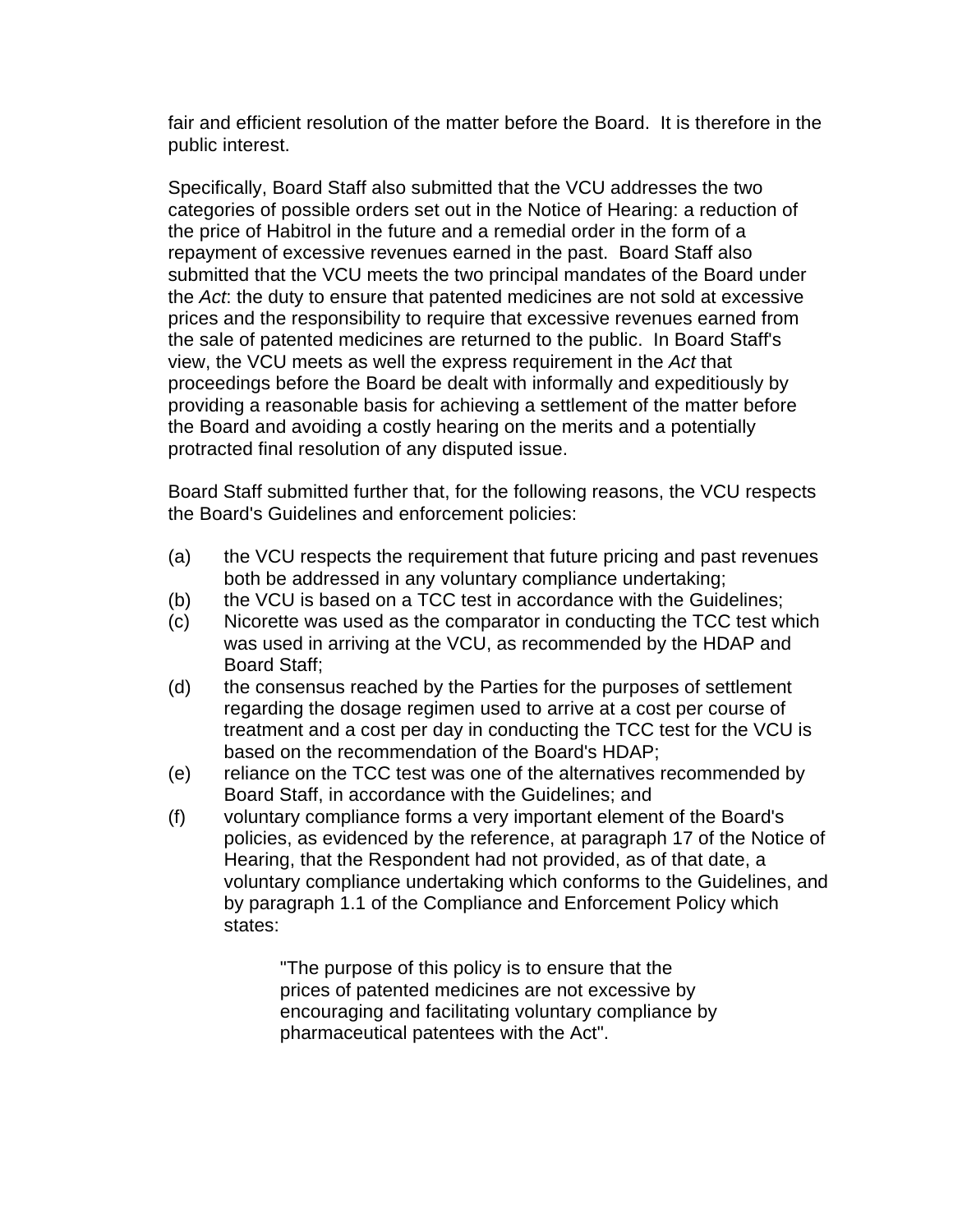Board Staff also alluded to the difficult issues remaining in dispute between the Parties with respect to the sale of Habitrol in Canada by CIBA and stressed the benefit to the public of CIBA effectively acceding to the jurisdiction of the Board with respect to the sale of Habitrol, at least until the year 2010, despite these unresolved issues. It also noted that the reduction in the price of Habitrol as of 1 January 1995 represents a reduction in such price of approximately 14% relative to the introductory price of Habitrol in 1992 and stressed the significance of the amount of the repayment by CIBA to the Government of Canada, by far the largest of any obtained by the Board to date. At pages 49 and 50 of the transcript of the hearing of the Motion, counsel for Board Staff stated:

> "For the purposes of obtaining a VCU, which in all its most material respects the Board [S]taff was confident it respected the Act, the objectives of the Act and the Guidelines, the Board [S]taff was willing to compromise and forgo the alleged excess revenues earned in 1992. And that was because in return for that, for giving three and a half months of excess revenues, we got a price reduction which lasted at least 15 years and we also got excess revenues of a minimum of \$3.6 million, which is not an insignificant amount."

#### **CONCLUSION**

In deciding to accept the proposed VCU and to terminate the Proceeding, the Board has taken into consideration the submissions of Board Staff at the hearing of the Motion and the written consent of CIBA to the order proposed. The Board notes that extensive conflicting evidence has been filed with it on a number of fundamental matters before it in the Proceeding. In the Board's view, it is in the public interest to accept a reasonable settlement of this case on the basis of the VCU, which is consistent with its statutory mandate, its Guidelines and its policies, as well as with the recommendations of its HDAP and of its staff, rather than to pursue these matters to a conclusion. Such acceptance also meets, in the circumstances of this case, Parliament's express requirement in the *Act* that all proceedings before the Board be dealt with as informally and expeditiously as the circumstances and considerations of fairness permit. It is also in accordance with the Board's own emphasis on encouraging voluntary compliance.